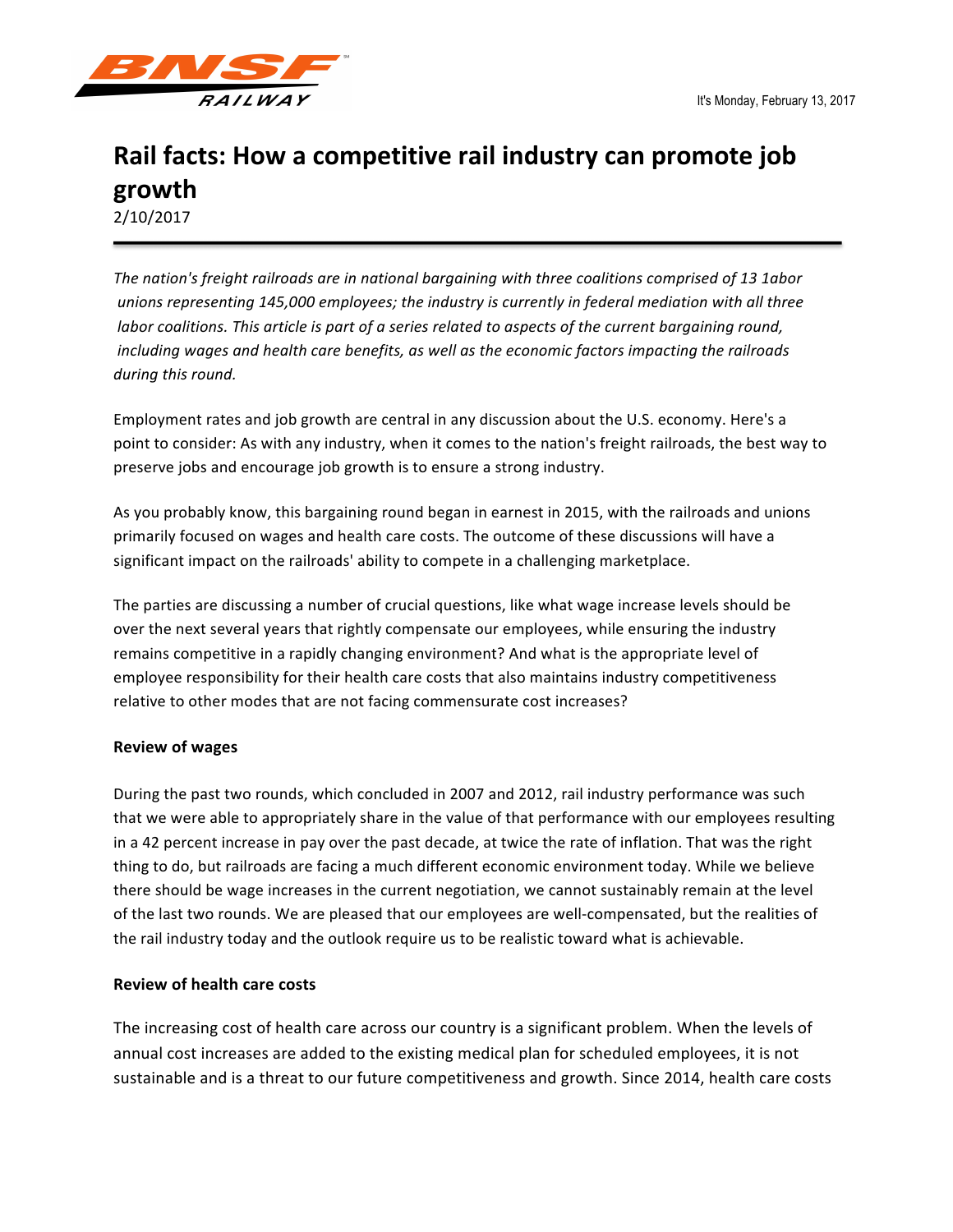per employee covered under the bargaining round have increased more than 30 percent. As a result, railroads will pay \$2.3 billion for health care benefits in 2017. In this bargaining round, we must achieve real progress in lowering the actual cost. This is not an effort to scale back the quality of health care employees receive. We cannot support these increasing levels of cost indefinitely and continue to be competitive as an industry.

# **The competitive landscape**

While these and other issues continue to be discussed, labor unions and railroads know that they must come up with a practical resolution that strikes a careful balance -- one that fairly compensates employees for their service in an essential and demanding industry, and at the same time helps railroads remain competitive in the long-haul transportation market in a tough and evolving economic environment.

These two objectives go hand-in-hand. Keeping rail wages and health care benefits competitive helps employees, of course, while it also enables railroads to attract and retain talented, dedicated employees for demanding jobs. At the same time, controlling costs helps rail companies remain agile in a changing marketplace.

This cost control is especially important in today's economic environment. A prolonged industrial recession has had a significant impact on the U.S. rail industry. At BNSF, in 2016 we moved half a million fewer units than in 2015, representing 5 percent of our business. We experienced declines especially in three important commodities - coal, crude oil and international intermodal –which together represent about 40 percent of our total volumes.

And, while we worked hard to capture new business where it existed and control expenses- and achieved success on both fronts- these efforts did not keep up with the dramatic drop in volumes and revenues. We've talked before about the tough decisions we've had to make in this environment. Non-seasonal furloughs of scheduled employees peaked at about 5,000 early in 2016 and dropped to about 2,700 by the end of the year. In 2016, we also reduced salaried headcount by about 9 percent, primarily through attrition and some restructuring. In this tough environment, job impacts at several other railroads were more dramatic.

At the same time, trucking companies continue to lower their transportation costs- and costs will continue to fall as technologies like truck platooning and autonomous/driverless operations increasingly take hold. Railroads must preserve a competitive cost structure to maintain and grow the business, while also having the capital needed to invest in the rail network and sustain and grow the workforce.

# **Staying competitive helps preserve jobs and promote job growth**

So what factors help preserve jobs and drive job growth? While there are many perspectives, most economists and policymakers agree on the following:

• **infrastructure investment**- Building roads, bridges and other infrastructure creates jobs. In the U.S. freight rail industry, this has special resonance since railroads invest billions of dollars